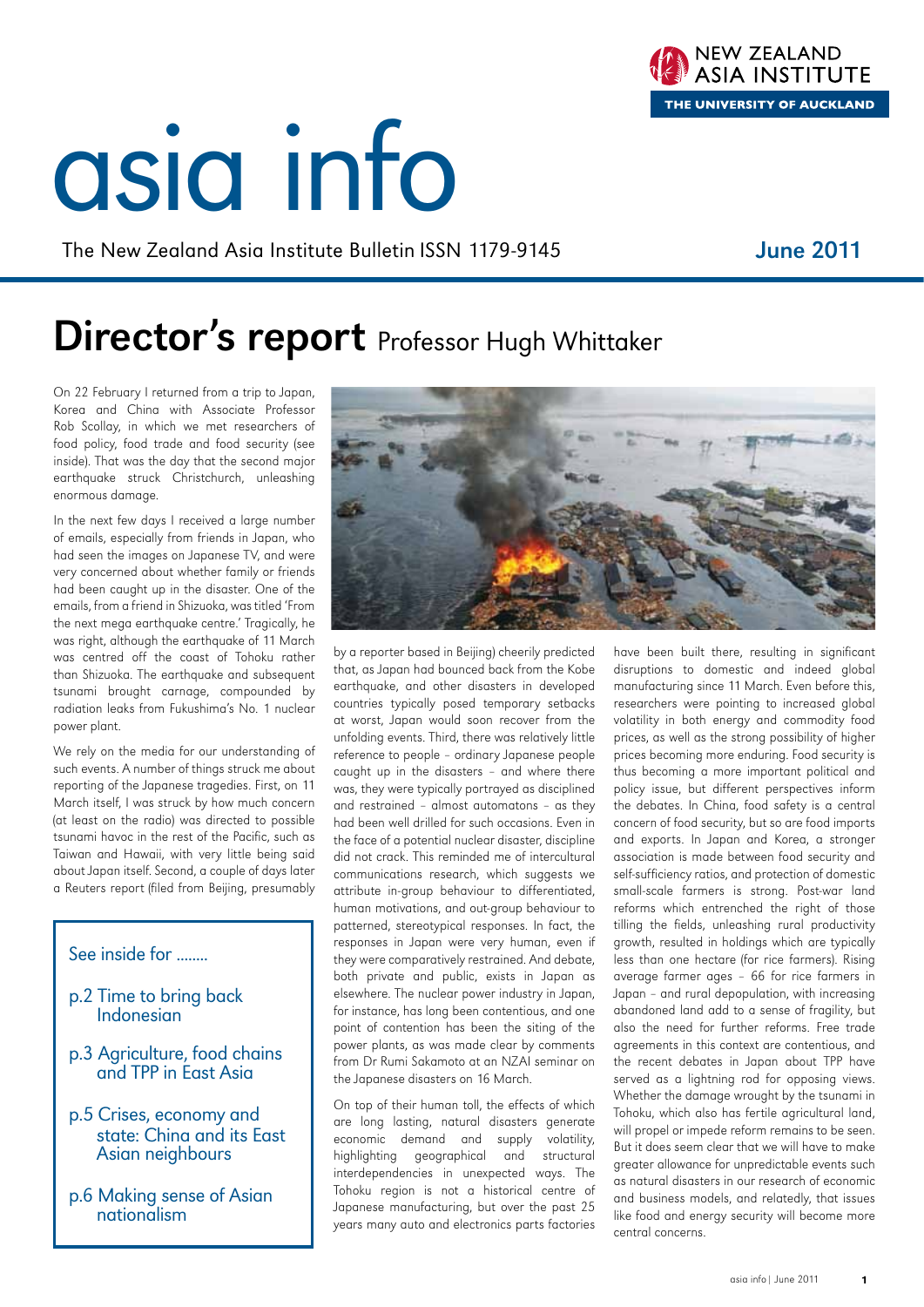

### Time to bring back Indonesian

Histories can have their use as well as their interest - Nicholas Tarling reports. My account of Asian Studies at the University, Imparting Asia, published by the Institute last year, might be alleged in evidence, at least in the case of the study of Indonesia, the largest of South-East Asian states, the largest Muslim nation and now the tenth largest of New Zealand's trading partners.

The history recalls that Indonesian language and literature was taught at the University for over 30 years, along with courses in the history and politics of South-East Asia. It was also taught at Victoria, but only at Auckland was it possible to advance the subject to masters level. Substantial library and research collections were built up and are still, of course, preserved, but the language is no longer taught at either university. Indeed it cannot be studied in degree courses in New Zealand.

What is thought to have delivered the final blow was the crisis that enveloped Indonesia in the late 1990s as a result of the financial crisis of 1997-98, the fall of Suharto and the ethnic violence with which it was associated, and the conflict over the future of Timor. Is it not time to review the position? Those factors are now ten years in the past and New Zealand is dealing with a very different Indonesia as well as an independent Timor.

In 2000 Victoria stopped its teaching and it seemed that Auckland would follow suit. Undergraduate enrolments were insufficiently numerous to meet the criteria for continuing to teach the courses. That position was controverted. Too rigid an application of numerical criteria, it was argued, would surely be unfortunate not only for Indonesian, but for any minority subject or any innovation. One of the advantages of a large university was surely its ability to encompass swings and roundtables, rather than merely applying numerical criteria. Dropping it, too, would not

only be odd, but look odd, at a time when New Zealand had soldiers in East Timor, as a result both of its direct interest in the region, and of the indirect interest it has on account of its relations with Australia. Perhaps the Tertiary Education Advisory Commission should have a role not only in respect of introducing subjects, but in considering their disappearance. Could not additional funding be provided for a further test for their viability?

The matter reached the prime minister of the day, Helen Clark. Whatever the reason for the fall-off in interest, she wrote, "Indonesia is too important to our region not to attempt to attract more New Zealanders to acquire an understanding of the country and its people". She favoured a discussion among stakeholders, including academic institutions and business interests, "about what might be done to create a climate of opinion more favourable to the pursuit of Indonesia studies". She hoped The University of Auckland would initiate the discussions, "bringing together those who share the perspective that the absence of Indonesia studies in the New Zealand education system is not in our national interest".

Following a meeting at the University, a roundtable was convened in June 2001. It endorsed continuing to teach Indonesian, and it also endorsed an "Indonesian Project", "a coordinated research, advisory, policy and outreach effort" to raise the profile of Indonesia studies and to provide a national focus for the study of Indonesia. But the

teaching was abandoned and the project did not get off the ground.

Can these ideas be revisited ten years later? The expert staff has largely dispersed, but the research resources remain. Special funding would be needed to try the experiment, since the funding models provide a little latitude for experiment. But the chances of winning support for an Indonesia Project – in the context of which the courses might flourish and attract enrolments – are surely now better than they were.

Maybe this historian can risk recalling the words he offered Asia Info five years ago when he wrote about offering "Asian" subjects at the University. "Perhaps it was never realistic to hope that these would be other than 'minority' subjects in educational curricula, even at university level, and I am not sure that even in the pioneering days were expected any more. We did, however, recognise that such subjects had a value both actually and potentially, and that it was something of a duty – as well as a pleasure – to provide them, not only in respect of academic enrichment, but in terms of social and political significance. The flexibility and largeness of mind that permitted us to do so seem now to have been driven out of the system by the rigid application of funding formulae based on a market-driven approach. Yet even business – when led by forward-looking people – does not merely look to the short-term nor do supermarkets simply focus on popular lines."

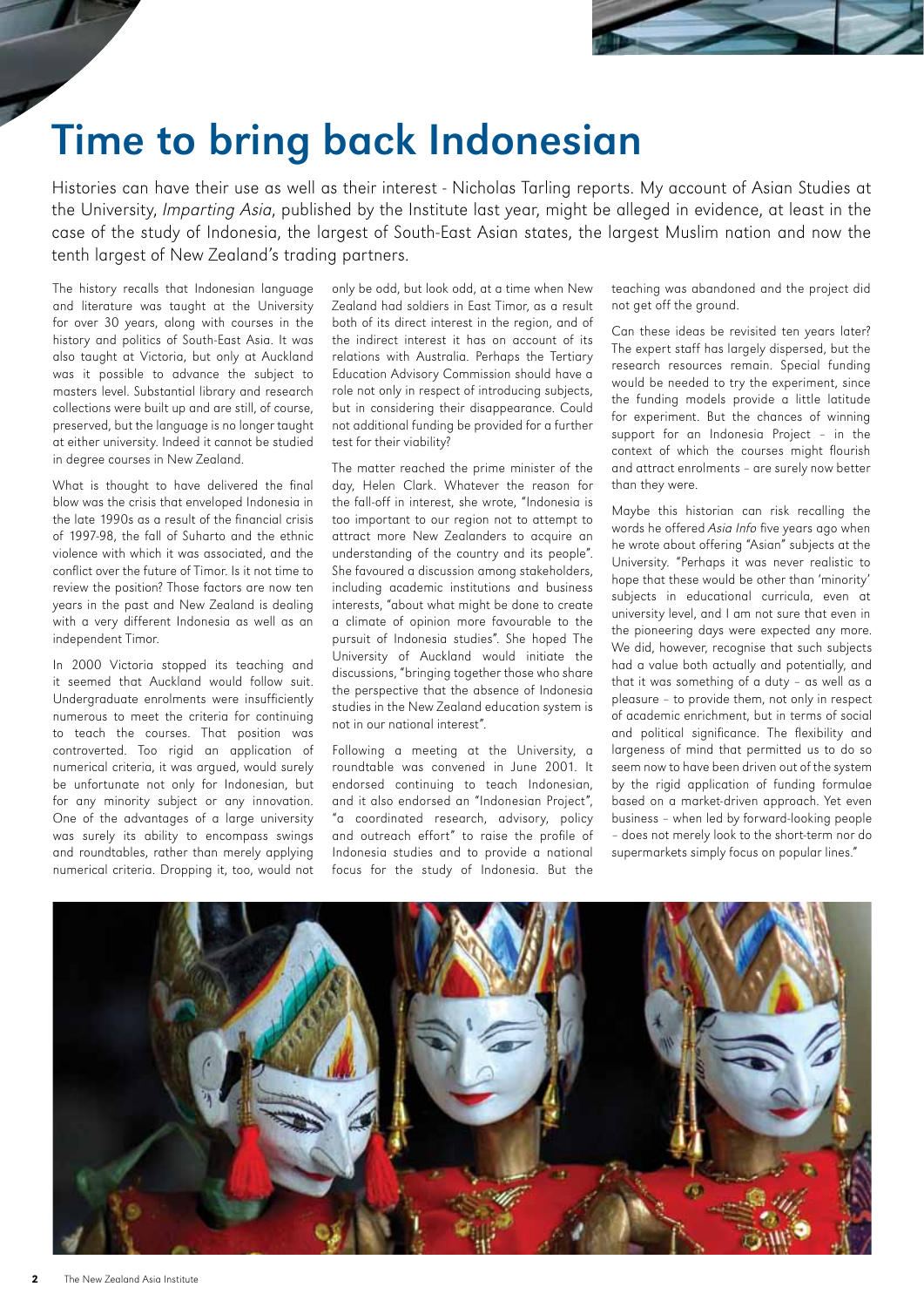## Agriculture, food chains and TPP in East Asia

A recent two-week research visit to Japan, Korea and China by Professor Hugh Whittaker and Associate Professor Rob Scollay was aimed at surveying views in the academic and business communities on agriculture and food trade issues from trade policy and business perspectives.

Dr Scollay reports that their consultations with research institutes and university academics covered the full range of views from advocates of liberalisation and reform to defenders of protectionist policies, especially in Japan and Korea, where the contestation between the two sets of views was directly related to debates over the future of trade policy in each country. In China the focus was much more on issues related to internal economic development.

In Japan the pressure to maintain the status quo in agriculture clashes head-on with the perceived imperative of increasing Japan's integration with the regional global economies. This integration forms part of a strategy aimed at achieving the improvements in productivity and competitiveness needed to sustain economic growth in the face of the formidable challenges posed by Japan's rapidly aging population and the increasingly unsustainable fiscal position of its government.

Against this background the debate over whether Japan should join the Trans Pacific Partnership (TPP) has assumed the tone of a fundamental clash between two visions of Japan's future. Both sides have been intent on heightening the sense of a crucial turning point in Japan's economic development, with business interests and some politicians presenting the TPP as Japan's large chance to keep pace with its neighbours and competitors, while the even louder voice of JA ("Japan Agriculture") is proclaiming the destruction of Japanese agriculture if Japan joins the TPP. The TPP might herald the end of the status quo in Japanese agriculture and the decline of JA's power, as well as the birth of a new and more competitive model of Japanese agriculture.

Korea faces many of the same issues but is further along the road to agricultural reform and restructuring, having developed an understanding that the agricultural impact of new trade agreements must be compensated by effective adjustment support to agriculture. Japanese commentators attribute Korea's apparent greater ability to overcome agricultural opposition to new trade agreements to the advantages of Korea's presidential system of government over Japan's cabinet system. Korea however shares with Japan the difficulty of differentiating support policies that will promote necessary restructuring from



those that will merely assist in perpetuating the status quo.

Korea is much more relaxed about the TPP than Japan, having already concluded FTAs with the United States and the European among others, although a decision by Japan, and even more by China, to participate in the TPP would quickly capture Korea's attention. Agricultural interests are much more concerned about the threat to sectors of Korean agriculture posed by a possible FTA with China, which is increasingly seen by business and trade analysts as the vital next step in Korea's FTA network.

The focus of agricultural researchers in China is very different. A key concern for them, as it is for other economists concerned with Chinese development, is the debate over whether China has reached its "Lewis turning point", or point at which the apparently unlimited supply of lowcost migrant workers from the rural areas to the urban industrial heartland is exhausted. The end of this model of development based on massive rural-urban migration has vital implication for Chinese agriculture as it does for the entire process of China's economic development, its social policies, and its role in the global economy. Agricultural researchers are concerned with the

implications for provision of education, health and other social services to rural communities, with structural policies to maintain productivity in China's agriculture, with the relationship between supply and demand across products and geographic regions, and with the balance between domestic supplies and international markets in satisfying both the levels and patterns of China's future demand for food products.

Business meetings provided many insights into the development of value chains in the international food business, and into the degree of involvement of New Zealand producers in these value chains. A persistent impression gained from a range of participants in these value chains, including local importers and distributors and multinational operators as well as representatives of New Zealand interests, is that, with some conspicuous exceptions, New Zealand producers are insufficiently engaged at the distribution end of these value chains. The result is that market penetration falls far short of its potential, and an unnecessarily large share of the value is surrendered to multinational overseers of the value chains and/or to local importers and ditributors.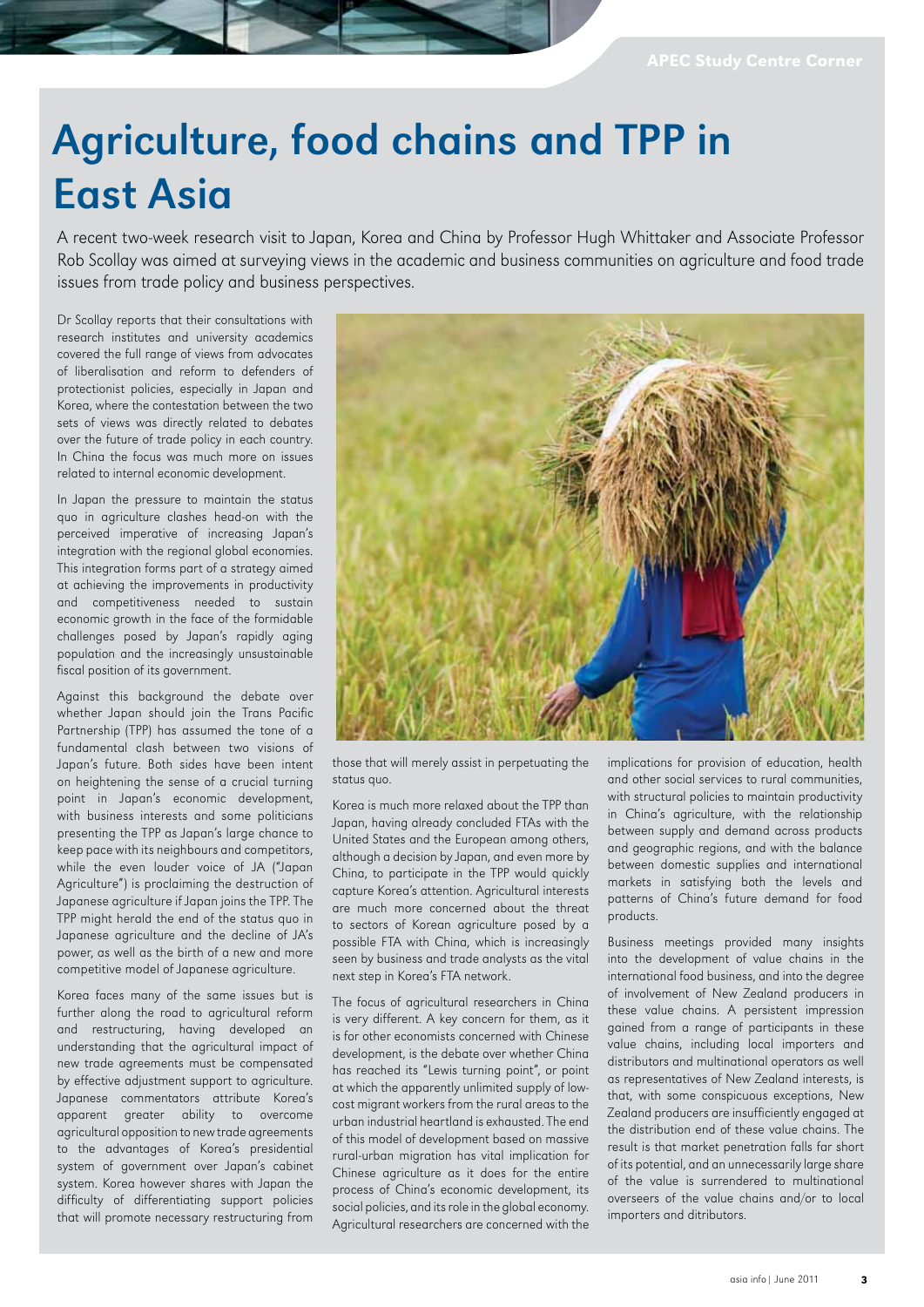

## Doing business in China: Supply chain characteristics

Globalisation and the influx of information and communication technologies have seen logistics supply chain management becoming an important tool for companies to synchronise supply with demand and compete effectively both locally and globally.

China, being the second largest economy, the "World Factory" and a leading luxury market, bears heavily on the structure and performance of the world supply links. Consequently, how its logistics develops will have a direct and significant impact on world business. To help the New Zealand business community and trade and development policy makers get a grip on China's logistics, the NZAI and the New Zealand Centre for Supply Chain Management jointly sponsored a breakfast forum on 3 February on the current status and future prospects of the logistics industry in China.

The event featured three speakers, Visiting Professor Liu Yanping from Nankai University, Professor David Robb from Tsinghua University and The University of Auckland and Dr Gloria Ge, NZAI's Associate Director.

Professor Liu's comments indicate that logistics is still a new frontier in China's industrialisation effort. There are now over 700,000 logistics providers in China, most of which are small and able to provide only a single service of either transportation or warehousing. Standardisation is thus a daunting challenge. The problem with transportation has already hit the crisis level as the double "over" – overload and over-limit – has caused stifling gridlocks on highways in many development centres.

One solution lies in the coordination and streamlining management among foreign third-party, private third-party and stateowned logistics enterprises; and the rail, road, sea and air transportation. Yet since these logistics providers are entangled in an enormous "guanxi"-government complex, Professor Robb does not think their consolidation will come soon. An immediate consideration for businesses is thus "location, location, location". In other words,

they should focus more on supply clusters than low labour costs.

For those who want to do business in China, Dr Ge advises that they should understand its regional differences and how its domestic emerging companies compete in the market. This may help them choose the right place, find the right partner and choose the right management team for their investment.



### The place of diverse ethnic communities and business innovation in transforming Auckland

Initiated in November 2009, this multi-disciplinary research project took off in September 2010 with a grant from the Transforming Auckland Fund programme.

This study undertakes scoping work towards answering the question of whether the contemporary ethnic diversity of Auckland promotes positive socio-economic transformation of the city, enhances innovation and fosters engagement between New Zealand and Asia. The research question will be addressed through secondary data, key informant interviews and neighbourhoodbased observational research to deepen understandings of Indian and Chinese transnational communities in Auckland. The study proposes a bi-directional empirical

inquiry into the sustainability of society and economy.

Underlying the project is the recognition that, in seeking a sustainable future, the weight of emphasis tends to fall on "hard" infrastructure. Yet, Auckland is not only a physical but also an "imagined" place. This project hence stresses links between sustainability and social infrastructure such as facilitative networks, community cohesion and public perception. This work is aimed at informing sustainable socio-economic transformation, deepening the public understanding of well-being for

the ethnic population under consideration, and laying the groundwork for a forthcoming Marsden application.

The principal investigators include Professor Robin Kearns and Dr Ward Friesen from the School of Environment, Professor Manying Ip from the School of Asian Studies and Professor Hugh Whittaker from the Business School and NZAI. The project will be administratively assisted by Dr Xin Chen from NZAI. Interested PhD students have been invited to participate in survey design, data collection and analysis, and final report writing.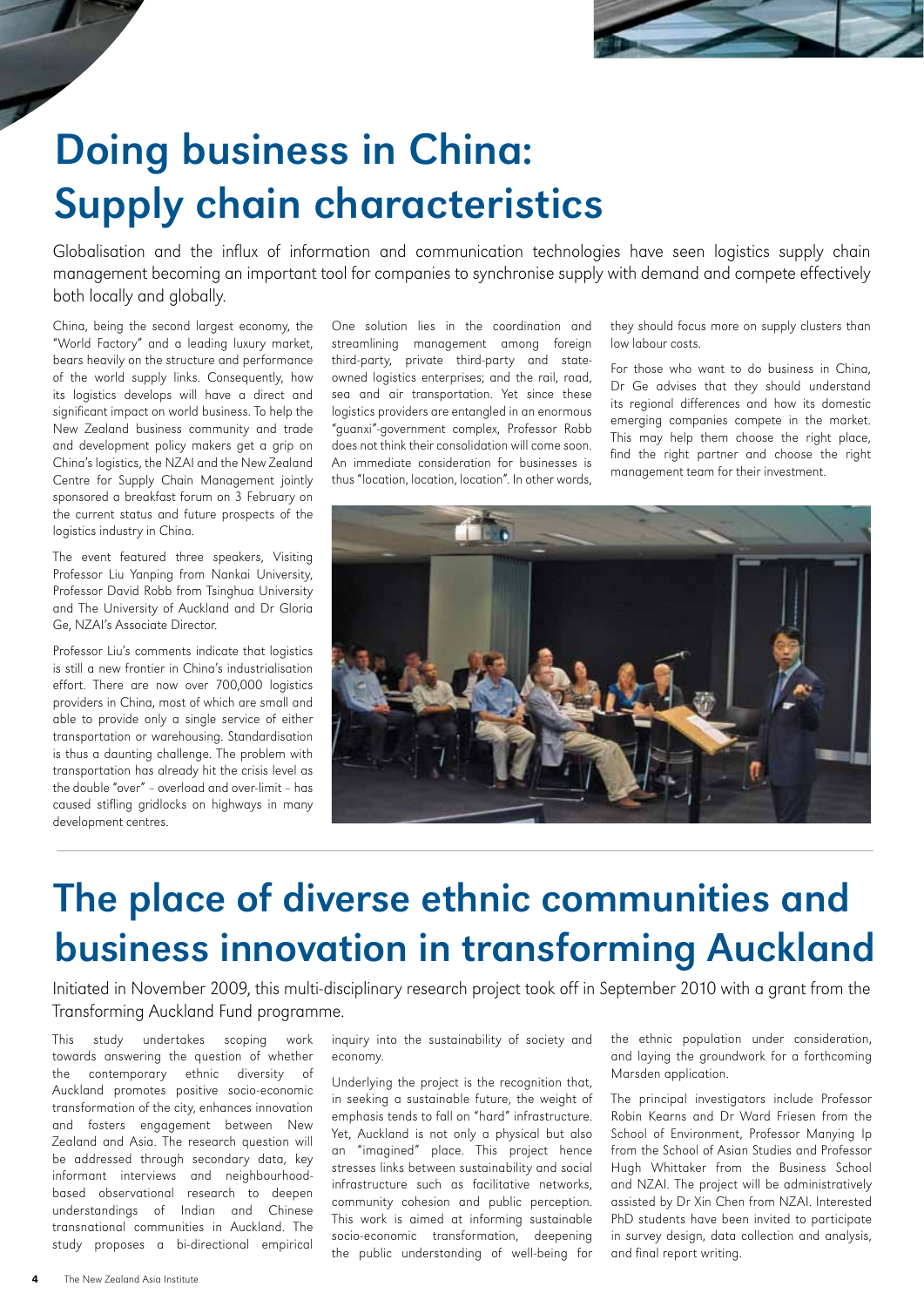## Crises, economy and state: China and its East Asian neighbours

Economic crises often represent defining moments in history, resulting in major changes in both the economic and political landscape. The twentieth century witnessed the Great Depression dating from around 1929 which, according to some, helped the rise of Nazi Germany and fascist Italy and led eventually to World War Two.

The economic dominance of the United States after the war became the story of the rest of the century.

To a lesser extent, the Asian Crisis of 1997- 98 precipitated the accumulation of massive surpluses by the affected countries which many Western commentators now blame for the current Global Crisis, hardly a decade into the twenty first century.

Whatever its causes, this present crisis is already signalling the re-emergence of China as an economic superpower, although not yet the equal of the US.

How China deals with each major economic crisis has implications not only for its own wellbeing but also for its Asian neighbours. What has been the nature of China's response?

The Great Depression occurred at a time when China was in turmoil – there was economic mismanagement, an ongoing power struggle between the Nationalists and the Communists, and Japanese troops poised to invade Manchuria.

Whether its silver standard was a lifeboat for

China to escape the worst effects of the 1929 crisis, the Great Depression, argues Tomoko Shiroyama (2008),\* saw the semi-closed economy shifting from laissez faire to greater state intervention. This process ultimately politicised not only its entire economy, but also its involvement in the world economy.

The Asian Crisis, on the other hand, came upon a very different China, one that was resurgent, confident and ready to contend for a leadership role in Asia. Practically unscathed by this crisis, China was able to play and, more importantly, was seen by Asians as playing, a positive and helpful role in ravaged Asia against the backdrop of Western-backed IMF measures.

The current Global Crisis curtailed China's spectacular growth, cutting deeply its exports. However, amidst the ruins of the "decoupling thesis", China's economy was the first in the world to revive, thanks to its massive fiscal stimulus. Can this response be sustained? What does this say about the efficacy of state-led capitalism?

Criticism of the developmental state and of the exceptionalism of Asian values that reached

## Crises, Economy and State:<br>China and Its East Asian Neighbours

Date: 6 - 7 September 2010 Venue: Water Lily Room, Hoam Faculty House, Seoul National University by New Zealand Asia Institute, University of Auckland & Seoul National University Asia Center, Seoul National Un



Scholars from New Zealand, Korea, Malaysia, Indonesia, Taiwan, India and Australia will work together on the two year joint research project "Crises, Economy and State: China and Its East Asian Neighbours".

its height during the Asian Financial Crisis has become muted as the recent global crisis shows the limitations of the neoliberal market ideology, and possibly even the economics discipline itself.

China and other Asian countries that were lectured about the need to free markets now witness the failures and excesses of the greatest free market economy of all. The engines of current growth are those countries that never abandoned completely state regulation. How should these economies chart their long-term development?

To address these issues, the New Zealand Asia Institute initiated in February 2010 a two-year joint research project titled, "Crisis, economy and state: China and its East Asian neighbours", in association with the Asia Centre at the Seoul National University, the Institute of China Studies at the University of Malaya, the Centre for Asian Business Studies at Korea University, and the Centre for China Studies at the University of Indonesia.

Fifteen scholars from New Zealand, Korea, Malaysia, Indonesia, Taiwan, India and Australia were invited to study China's evolving role as it responds to crises, and as it seeks to leverage these events to position itself in its relations with the rest of Asia.

After several months of investigation, the research members met at the Seoul National University in September 2010 to present their case studies and preliminary findings.

The main themes were political economic contexts of crises, managing transitions during crises, development models and roles of the state versus the market. In the next phase, project members will reconvene at the University of Indonesia to present their conclusions for publication as an edited volume.

\*Shiroyama, T. (2008). China during the Great Depression: Market, State, and the World Economy, 1929-1937, Cambridge, MA: Harvard University Press.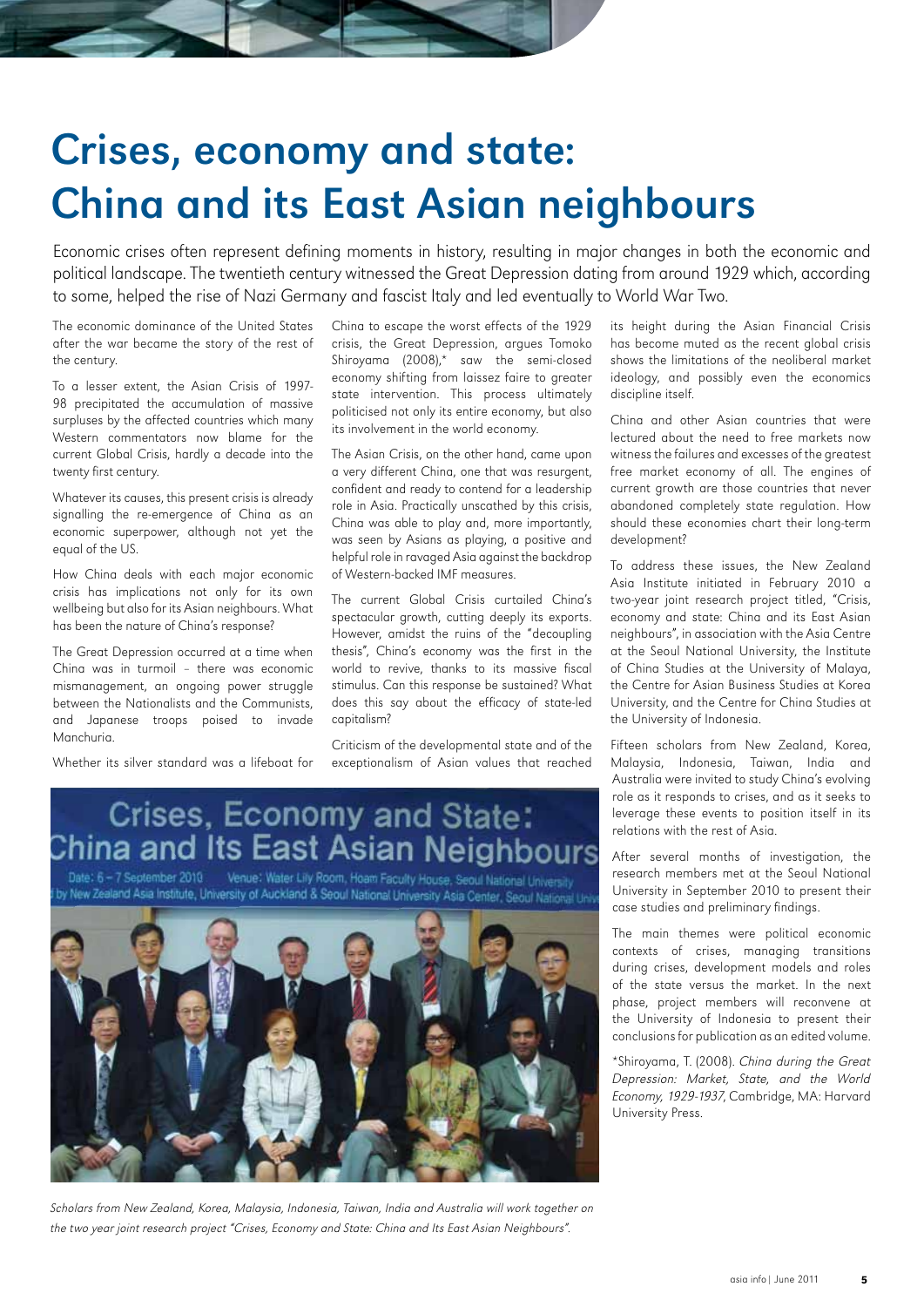

### Making sense of Asian nationalism

This year marks the 100th anniversary of China's 1911 Revolution.

At his seminar at the New Zealand Asia Institute in March, Professor Anthony Reid from the Australian National University stated that the mid-twentieth century marked one of the greatest watersheds of Asian history. In essence, when the region emerged from World War Two, most imperial constructs were declared to be nation-states, the sole legitimate model of twentieth century politics, and nationalism became the main story of Asia's twentieth century. If any upheaval could be said to have created a model in Asia, as the revolution of 1789 did for Europe, the Chinese revolution of 1911 would be the strongest candidate.

Prof Reid stated that 1911 mattered for Asia because of the history and importance of the Manchu Empire, and the dispersal of Chinese in other countries, particularly in South-East Asia. Specifically, the notion of what a revolution and a revolutionary were became known through this act. Its spectacular success of overthrowing an ancient empire and clandestine mobilisation of a revolutionary organisation was appreciated and reverberated throughout Asia. While the violence and illegality of revolution were already divisive, the most powerful ideal of 1911, nationalism, was even more so. Prof Reid emphasised that the



Professor Anthony Reid from the Australian National University presents at the NZAI in March

mobilisation of "overseas Chinese" on behalf of a new community imagined as engaged in a racial struggle for survival created not only some emulation in Southeast Asia, but more importantly competition. In other words, the new "Chineseness" began to be imagined as incompatible with the other newly imagined communities struggling into being, and in many situations on the ground, for example in Indonesia, competitive with them. In Prof Reid's opinion, 1911 can therefore be seen as a particular parting of the ways for Chinese Southeast Asians, the consequences of which are with us a century later.

Professor Reid concluded that while the growing literature on nationalism suggested that the winners from the collapse of empires would have to be ethnically homogeneous nationstates, each major Asian state looked like an anomaly, failing to undergo the kind of culturally homogeneous national assertiveness that broke up empires in Europe and the Americas under the new pressures of industrialisation and print capitalism. Imperial borders were sanctified by China, India, Indonesia, Burma and the Philippines, though each experienced modernity under radically different conditions.

### Professor Nicholas Tarling turns 80

The New Zealand Asia Institute celebrated the eightieth birthday of Professor Nicholas Tarling, in February of this year, an occasion celebrated by more than 50 colleagues and friends from universities and the wider community.

Sir Paul Reeves, former Governor-General and Visiting Professor at the NZAI, spoke at the celebration along with Emeritus Professor Barry Gustafson from Political Studies, who was acting director of the NZAI from 2003- 06, and Dr Richard Phillips from Asian Studies.

The occasion was also marked by a display of aspects of Professor Tarling's academic achievements at The University of Auckland Library, including his contribution to the study of the history of South-East Asia. He is the author of more than 40 books on politics, history, education, student welfare and the arts.



### Celebrating of the 80th birthday of Emeritus Professor Nicholas Tarling LittD (Cambridge), MNZM

Nicholas Tarling is Emeritus Professor of History at The University of Auckland and Fellow of the New Zealand Asia Insitute.

At The University of Auckland he taught history from 1968 to 1996 and served as the Head of the Department of History, Dean of the Faculty of Arts, Deputy Vice-Chancellor and Public Orator

Professor Tarling has published more than 40 books and numerous journal articles, especially on the history of Malaysia, Indonesia, Thailand and Burma in the nineteenth and twentieth centuries, and British policy in and toward these countries.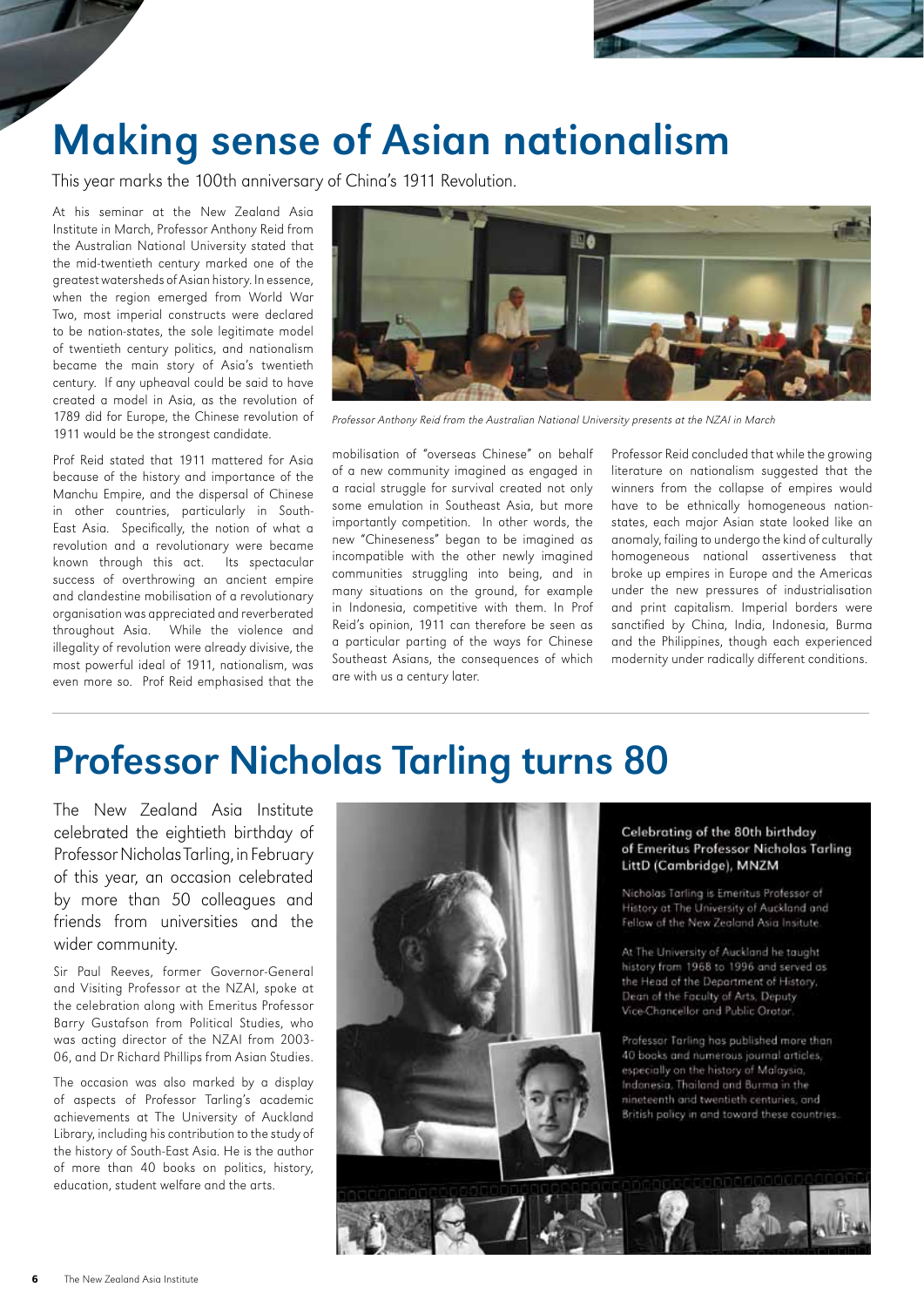### "Korean Studies in shift" – 10th Pacific-Asia Conference on Korean Studies (PACKS)

Korean society, economy, politics, culture and values of its people today are markedly different from those of two decades ago when several regional Korean Studies associations, including the PACKS, were formed.

Reflecting such changes in Korea, Korean Studies has also been through transformations in the past two decades. In fact, the rapidly changing Korean society offers a unique experimental field for a wide range of academic disciplines and a platform on which new concepts and analytical tools can be developed.

Korean Studies has in recent years gained great popularity in tertiary institutions, particularly in Asia, the Middle East and Latin America after it showed steady growth in North America, Europe and Oceania. To continue to prosper as an academic area, Korean Studies should explore new objectives of research, develop new approaches, and expand its scope beyond the narrow boundary of 'country study' of Korea. Furthermore, to prevent the current popularity of the discipline in Asia, Latin America and the Middle East from becoming a mere passing trend, greater efforts should be devoted to encouraging young and emerging scholars as well as researchers of other disciplines to explore new possibilities in Korean Studies so that they can bring new insight into Korean Studies. This will allow Korean Studies to engage in wider intellectual dialogues with other disciplines in humanities and social sciences.

With this in mind, the NZAI hosted, in association with the School of Asian Studies at The University of Auckland, the 10th biennial meeting of the Pacific Asia Conference on Korean Studies in November 2010. The conference, under the theme of "Korean Studies in Shift", generated enthusiastic discussions among the 80 participants from a wide range of disciplines across the world. In addition to the usual panels in history, literature, linguistics, philosophy, anthropology, sociology and politics, the conference saw media studies, Diaspora studies, and library studies sessions.

The two keynote speeches, delivered by distinguished scholars, reflected the 'shift' in Korean Studies: the newly found opportunities of humanities in Information Technology and the 'multicultural project' of Korea. Both topics well reflect the innovative character of the 2010 PACKS meeting. Professor Hyeon Kim (Academy of Korean Studies) explained how the financial crisis of 1997 worked as a motivating force behind the wide proliferation of IT culture in Korean society. He also made an excellent point by emphasizing how conventional academic disciplines of humanities can take advantage of the emerging IT technology. According to

him, rather than lamenting the reality in which humanities are losing popularity in this digital era, academics in humanities should realize that the digital world provides greater opportunities to re-emphasize the importance and usefulness of traditional humanities studies.

Professor Timothy Lim (California State University Los Angeles) addressed the issue of the controversial issue of multiculturalism in Korea, which emerged with the increasing number of foreign nationals residing in the country. Against the conventional suggestion that the promotion of 'multiculturalism' in Korean society is nothing more than a façade masking a stubborn reality designed to marginalise, exploit, and oppress 'non-Koreans,' Professor Kim argued that the discursive shift to multiculturalism in Korea is, in its own right, a significant development, which presages concrete and meaningful social and political changes. He emphasized this by comparing the 'multicultural projects' of Korea with those of Australia.

The NZAI remains grateful to the Academy of Korean Studies in Korea for its generous support, which helped make the forum possible and a great success.

### Multiculturalism and Korean nationalism: An uneasy co-existence

Two decades ago Korea used to be known as the most homogeneous nation in the world (together with Japan), and Koreans themselves were generally proud of the nation's homogeneity.

This notion, however, needs to be revised now. More than one million foreigners are residing in South Korea and they include Chinese (both Han Chinese and Korean Chinese), Vietnamese, Americans, Filipinos, Indonesians, Japanese, Thais and Mongols. Almost 15 percent of these foreigners are "marriage migrants", who are mostly women who are married to Korean males. The number of migrant brides is growing continuously, and with their high fertility rate, they are literally changing the face of Koreans.

In face of this reality, Korean society now perceives itself as a "multicultural" nation and the Korean government formally accepts a multiculturalism ideology. Consequentially, the last few years has seen a sudden increase in writing in Korea on these issues across many academic fields: social and demographic changes of Korea, current state of multiculturalism in Korea and ways to educate the general public with multiculturalism.

While multicultural realities seem to be a natural consequence of the globalisation and social, economic and demographic changes of Korea, it also brings serious challenges. Though not many scholars have paid attention, introducing multiculturalism to Korea may not be a simple question not only due to the country's strong tradition of ethnic nationalism and homogeneity, but also due to the "unfinished" national task of reunifying the divided nation.

Dr Changzoo Song, School of Asian Studies

In particular, the multiculturalism ideology conflicts directly with the ideal of Korean unification, which is firmly based on ethnic nationalism. No wonder the North Korean government has strongly denigrated South Korea's multicultural realities. As far as the reunification of the two Koreas is an important task for Korean nationalism, however, this question of harmonising the multicultural realities of South Korea and the national task of reunification is unavoidable.

At the moment, the two conflicting ideologies of multiculturalism and ethnic nationalism seem to be put under one blanket without their conflicting nature being realised. In my mind this is a very important issue that Korean Studies scholars should consider more seriously.